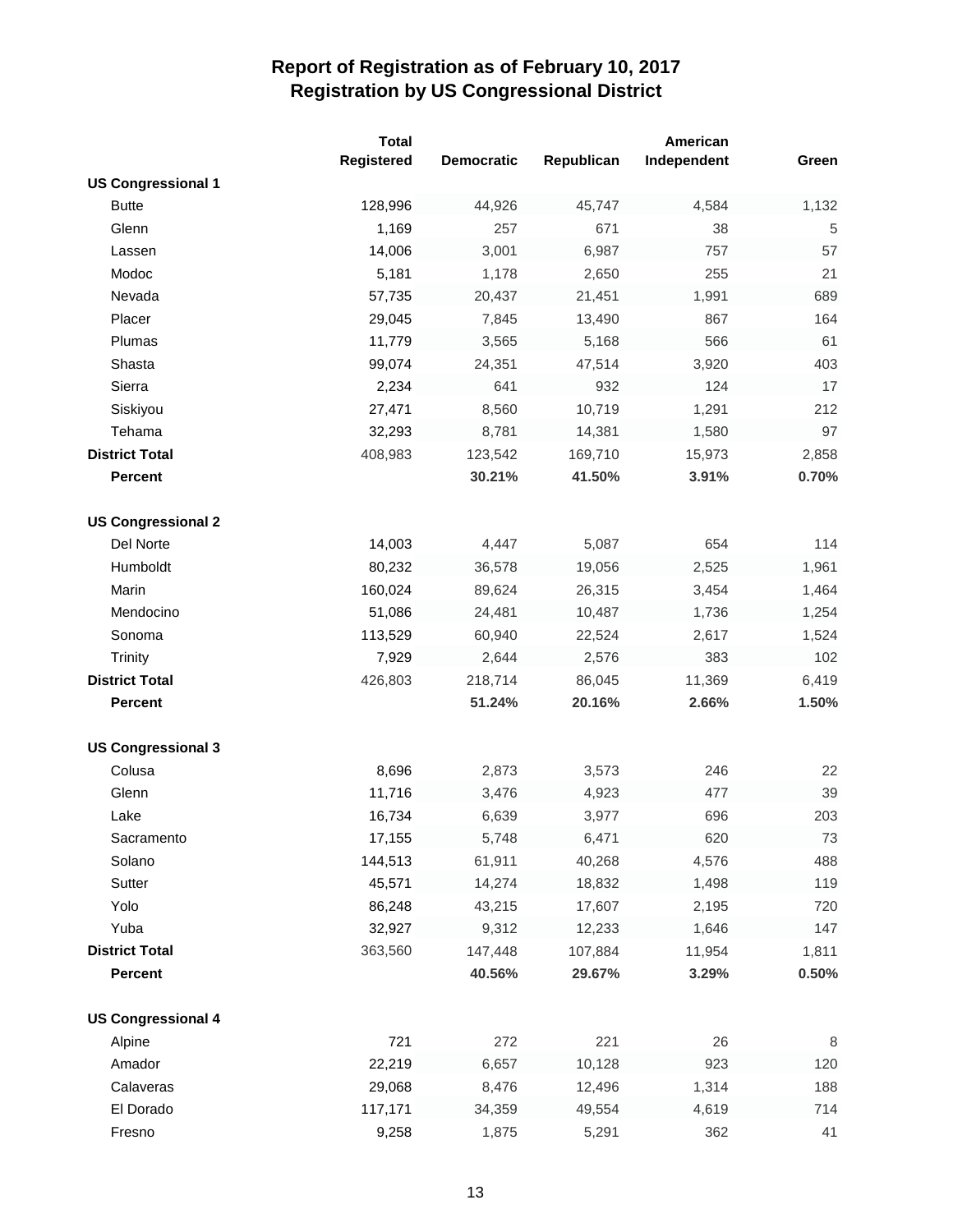|                           |             | Peace and      |        | No Party   |
|---------------------------|-------------|----------------|--------|------------|
|                           | Libertarian | Freedom        | Other  | Preference |
| <b>US Congressional 1</b> |             |                |        |            |
| <b>Butte</b>              | 1,386       | 493            | 1,367  | 29,361     |
| Glenn                     | 10          | $\mathbf{0}$   | 1      | 187        |
| Lassen                    | 131         | 45             | 90     | 2,938      |
| Modoc                     | 39          | 12             | 10     | 1,016      |
| Nevada                    | 698         | 154            | 10,407 | 1,908      |
| Placer                    | 396         | 78             | 126    | 6,079      |
| Plumas                    | 125         | 37             | 1      | 2,256      |
| Shasta                    | 1,063       | 309            | 250    | 21,264     |
| Sierra                    | 30          | $\overline{2}$ | 44     | 444        |
| Siskiyou                  | 328         | 117            | 45     | 6,199      |
| Tehama                    | 335         | 101            | 81     | 6,937      |
| <b>District Total</b>     | 4,541       | 1,348          | 12,422 | 78,589     |
| <b>Percent</b>            | 1.11%       | 0.33%          | 3.04%  | 19.22%     |
|                           |             |                |        |            |
| <b>US Congressional 2</b> |             |                |        |            |
| Del Norte                 | 147         | 76             | 145    | 3,333      |
| Humboldt                  | 800         | 349            | 161    | 18,802     |
| Marin                     | 955         | 246            | 487    | 37,479     |
| Mendocino                 | 493         | 257            | 185    | 12,193     |
| Sonoma                    | 866         | 256            | 417    | 24,385     |
| <b>Trinity</b>            | 98          | 41             | 1,082  | 1,003      |
| <b>District Total</b>     | 3,359       | 1,225          | 2,477  | 97,195     |
| <b>Percent</b>            | 0.79%       | 0.29%          | 0.58%  | 22.77%     |
|                           |             |                |        |            |
| <b>US Congressional 3</b> |             |                |        |            |
| Colusa                    | 62          | 21             | 5      | 1,894      |
| Glenn                     | 108         | 43             | 21     | 2,629      |
| Lake                      | 197         | 122            | 24     | 4,876      |
| Sacramento                | 181         | 100            | 44     | 3,918      |
| Solano                    | 1,177       | 415            | 814    | 34,864     |
| Sutter                    | 377         | 158            | 699    | 9,614      |
| Yolo                      | 717         | 229            | 497    | 21,068     |
| Yuba                      | 341         | 170            | 78     | 9,000      |
| <b>District Total</b>     | 3,160       | 1,258          | 2,182  | 87,863     |
| <b>Percent</b>            | 0.87%       | 0.35%          | 0.60%  | 24.17%     |
|                           |             |                |        |            |
| <b>US Congressional 4</b> |             |                |        |            |
| Alpine                    | 5           | $\overline{c}$ | 3      | 184        |
| Amador                    | 275         | 63             | 39     | 4,014      |
| Calaveras                 | 411         | 86             | 232    | 5,865      |
| El Dorado                 | 1,546       | 292            | 1,007  | 25,080     |
| Fresno                    | 89          | 18             | 113    | 1,469      |
|                           |             |                |        |            |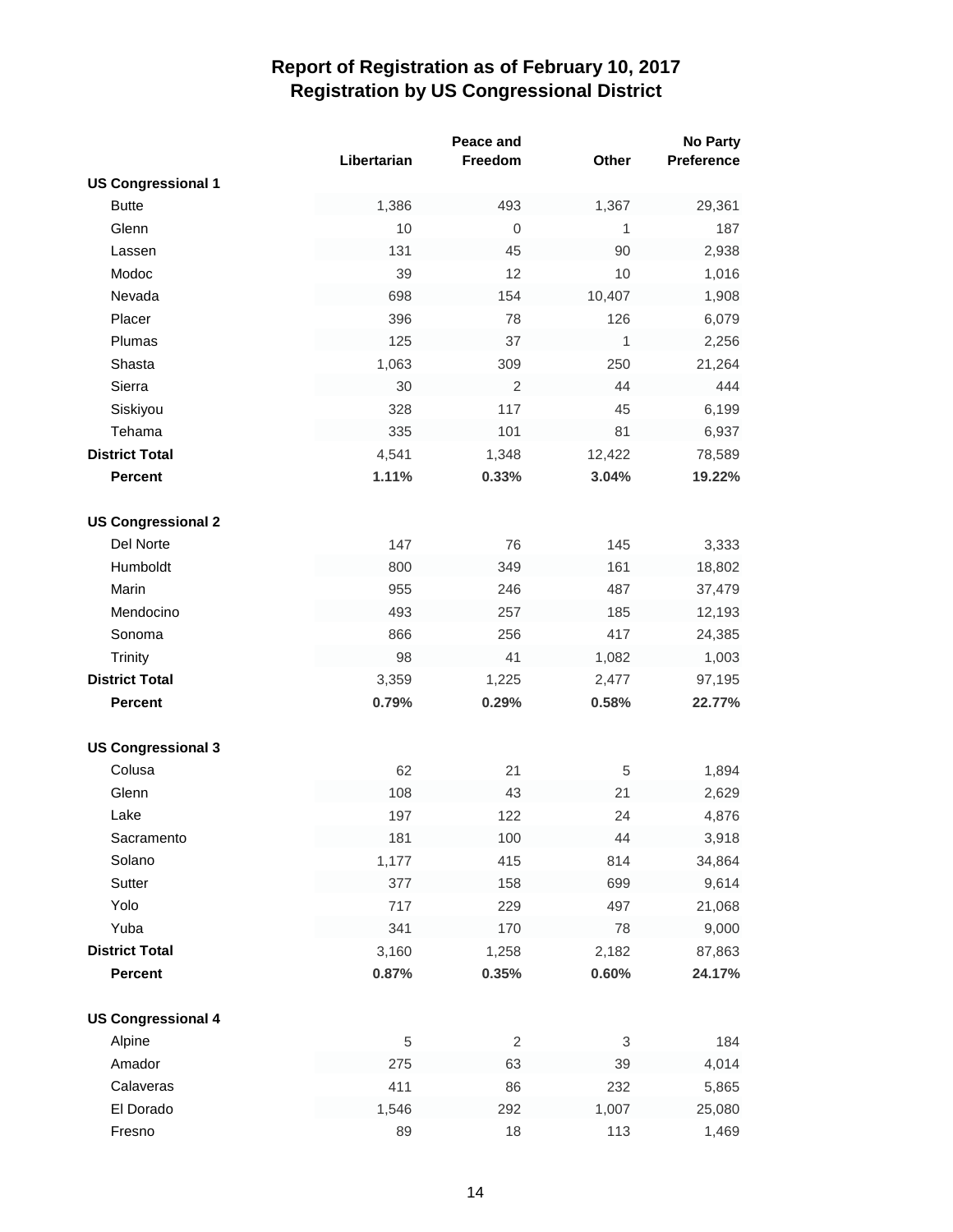|                           | <b>Total</b> |                   |            | American    |       |
|---------------------------|--------------|-------------------|------------|-------------|-------|
|                           | Registered   | <b>Democratic</b> | Republican | Independent | Green |
| Madera                    | 16,929       | 4,132             | 8,752      | 659         | 79    |
| Mariposa                  | 11,067       | 3,187             | 4,932      | 457         | 94    |
| Nevada                    | 9,658        | 4,150             | 2,112      | 368         | 100   |
| Placer                    | 196,860      | 56,531            | 86,844     | 5,362       | 767   |
| Tuolumne                  | 31,696       | 9,700             | 13,622     | 1,253       | 184   |
| <b>District Total</b>     | 444,647      | 129,339           | 193,952    | 15,343      | 2,295 |
| <b>Percent</b>            |              | 29.09%            | 43.62%     | 3.45%       | 0.52% |
| <b>US Congressional 5</b> |              |                   |            |             |       |
| Contra Costa              | 54,103       | 30,360            | 8,425      | 1,409       | 354   |
| Lake                      | 18,150       | 6,906             | 5,549      | 714         | 203   |
| Napa                      | 76,038       | 35,660            | 18,417     | 2,311       | 639   |
| Solano                    | 84,679       | 47,517            | 12,792     | 2,115       | 443   |
| Sonoma                    | 157,874      | 83,546            | 31,053     | 3,971       | 1,666 |
| <b>District Total</b>     | 390,844      | 203,989           | 76,236     | 10,520      | 3,305 |
| <b>Percent</b>            |              | 52.19%            | 19.51%     | 2.69%       | 0.85% |
| <b>US Congressional 6</b> |              |                   |            |             |       |
| Sacramento                | 334,002      | 168,923           | 65,944     | 9,501       | 2,023 |
| Yolo                      | 26,014       | 11,569            | 5,919      | 906         | 135   |
| <b>District Total</b>     | 360,016      | 180,492           | 71,863     | 10,407      | 2,158 |
| <b>Percent</b>            |              | 50.13%            | 19.96%     | 2.89%       | 0.60% |
| <b>US Congressional 7</b> |              |                   |            |             |       |
| Sacramento                | 410,563      | 160,098           | 137,332    | 13,152      | 1,749 |
| <b>District Total</b>     | 410,563      | 160,098           | 137,332    | 13,152      | 1,749 |
| <b>Percent</b>            |              | 38.99%            | 33.45%     | 3.20%       | 0.43% |
| <b>US Congressional 8</b> |              |                   |            |             |       |
| Inyo                      | 9,993        | 3,102             | 4,153      | 411         | 52    |
| Mono                      | 6,567        | 2,304             | 2,114      | 265         | 48    |
| San Bernardino            | 301,103      | 99,808            | 115,659    | 13,871      | 1,139 |
| <b>District Total</b>     | 317,663      | 105,214           | 121,926    | 14,547      | 1,239 |
| <b>Percent</b>            |              | 33.12%            | 38.38%     | 4.58%       | 0.39% |
| <b>US Congressional 9</b> |              |                   |            |             |       |
| Contra Costa              | 103,779      | 49,601            | 26,061     | 3,366       | 314   |
| Sacramento                | 13,239       | 4,531             | 5,121      | 512         | 45    |
| San Joaquin               | 234,514      | 107,218           | 71,291     | 5,626       | 708   |
| <b>District Total</b>     | 351,532      | 161,350           | 102,473    | 9,504       | 1,067 |
| Percent                   |              | 45.90%            | 29.15%     | 2.70%       | 0.30% |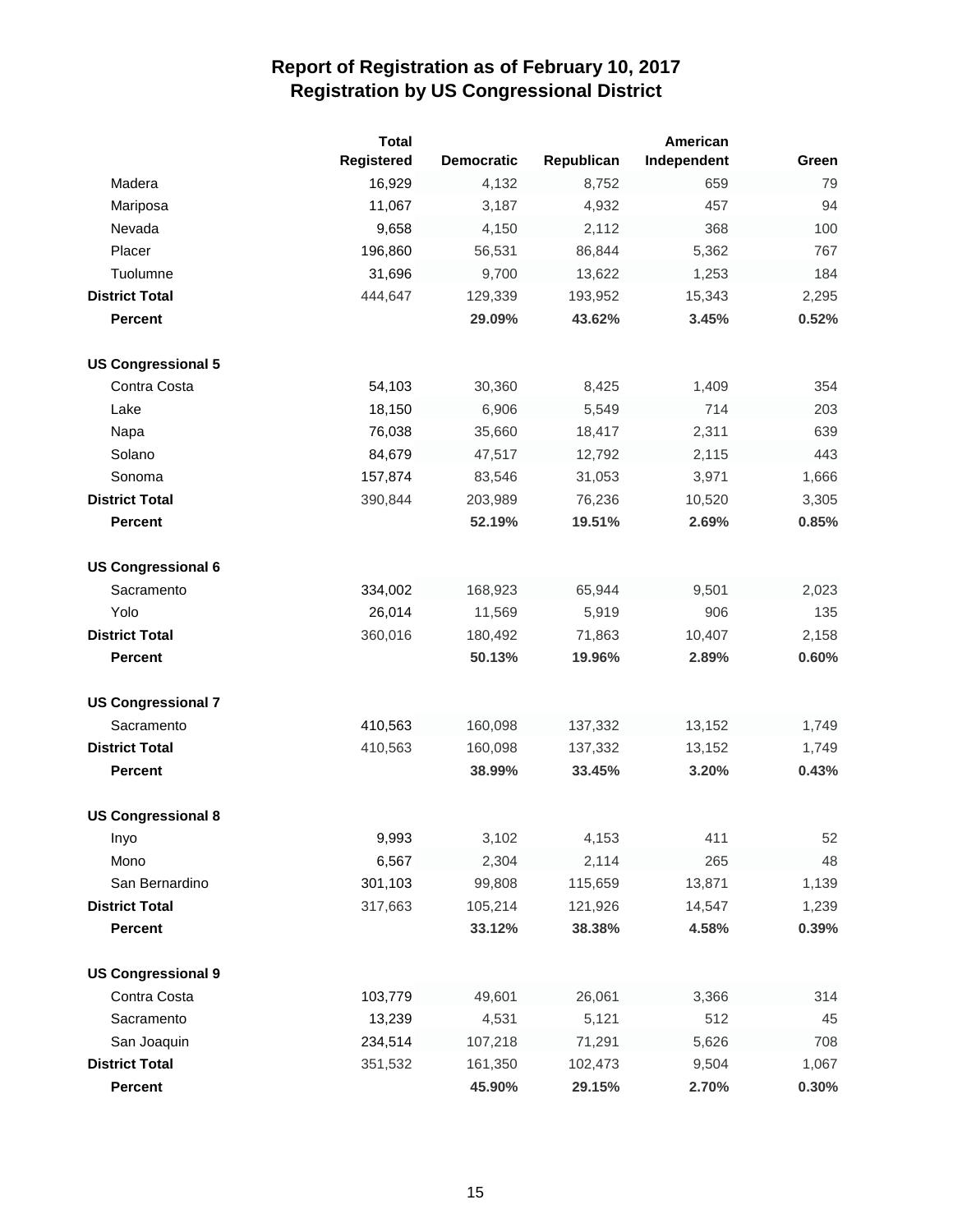|                           |             | Peace and        |       | <b>No Party</b> |
|---------------------------|-------------|------------------|-------|-----------------|
|                           | Libertarian | Freedom          | Other | Preference      |
| Madera                    | 167         | 28               | 92    | 3,020           |
| Mariposa                  | 118         | 36               | 148   | 2,095           |
| Nevada                    | 104         | 22               | 2,473 | 329             |
| Placer                    | 2,977       | 389              | 734   | 43,256          |
| Tuolumne                  | 317         | $\boldsymbol{0}$ | 132   | 6,488           |
| <b>District Total</b>     | 6,009       | 936              | 4,973 | 91,800          |
| <b>Percent</b>            | 1.35%       | 0.21%            | 1.12% | 20.65%          |
| <b>US Congressional 5</b> |             |                  |       |                 |
| Contra Costa              | 367         | 155              | 103   | 12,930          |
| Lake                      | 195         | 69               | 18    | 4,496           |
| Napa                      | 589         | 207              | 388   | 17,827          |
| Solano                    | 510         | 270              | 433   | 20,599          |
| Sonoma                    | 1,301       | 331              | 616   | 35,390          |
| <b>District Total</b>     | 2,962       | 1,032            | 1,558 | 91,242          |
| <b>Percent</b>            | 0.76%       | 0.26%            | 0.40% | 23.34%          |
| <b>US Congressional 6</b> |             |                  |       |                 |
| Sacramento                | 2,689       | 3,135            | 605   | 81,182          |
| Yolo                      | 196         | 184              | 153   | 6,952           |
| <b>District Total</b>     | 2,885       | 3,319            | 758   | 88,134          |
| <b>Percent</b>            | 0.80%       | 0.92%            | 0.21% | 24.48%          |
| <b>US Congressional 7</b> |             |                  |       |                 |
| Sacramento                | 3,917       | 1,916            | 724   | 91,675          |
| <b>District Total</b>     | 3,917       | 1,916            | 724   | 91,675          |
| <b>Percent</b>            | 0.95%       | 0.47%            | 0.18% | 22.33%          |
| <b>US Congressional 8</b> |             |                  |       |                 |
| Inyo                      | 91          | 27               | 50    | 2,107           |
| Mono                      | 56          | 28               | 5     | 1,747           |
| San Bernardino            | 2,681       | 1,173            | 1,785 | 64,987          |
| <b>District Total</b>     | 2,828       | 1,228            | 1,840 | 68,841          |
| <b>Percent</b>            | 0.89%       | 0.39%            | 0.58% | 21.67%          |
| <b>US Congressional 9</b> |             |                  |       |                 |
| Contra Costa              | 674         | 246              | 145   | 23,372          |
| Sacramento                | 119         | 67               | 24    | 2,820           |
| San Joaquin               | 1,426       | 924              | 686   | 46,635          |
| <b>District Total</b>     | 2,219       | 1,237            | 855   | 72,827          |
| <b>Percent</b>            | 0.63%       | 0.35%            | 0.24% | 20.72%          |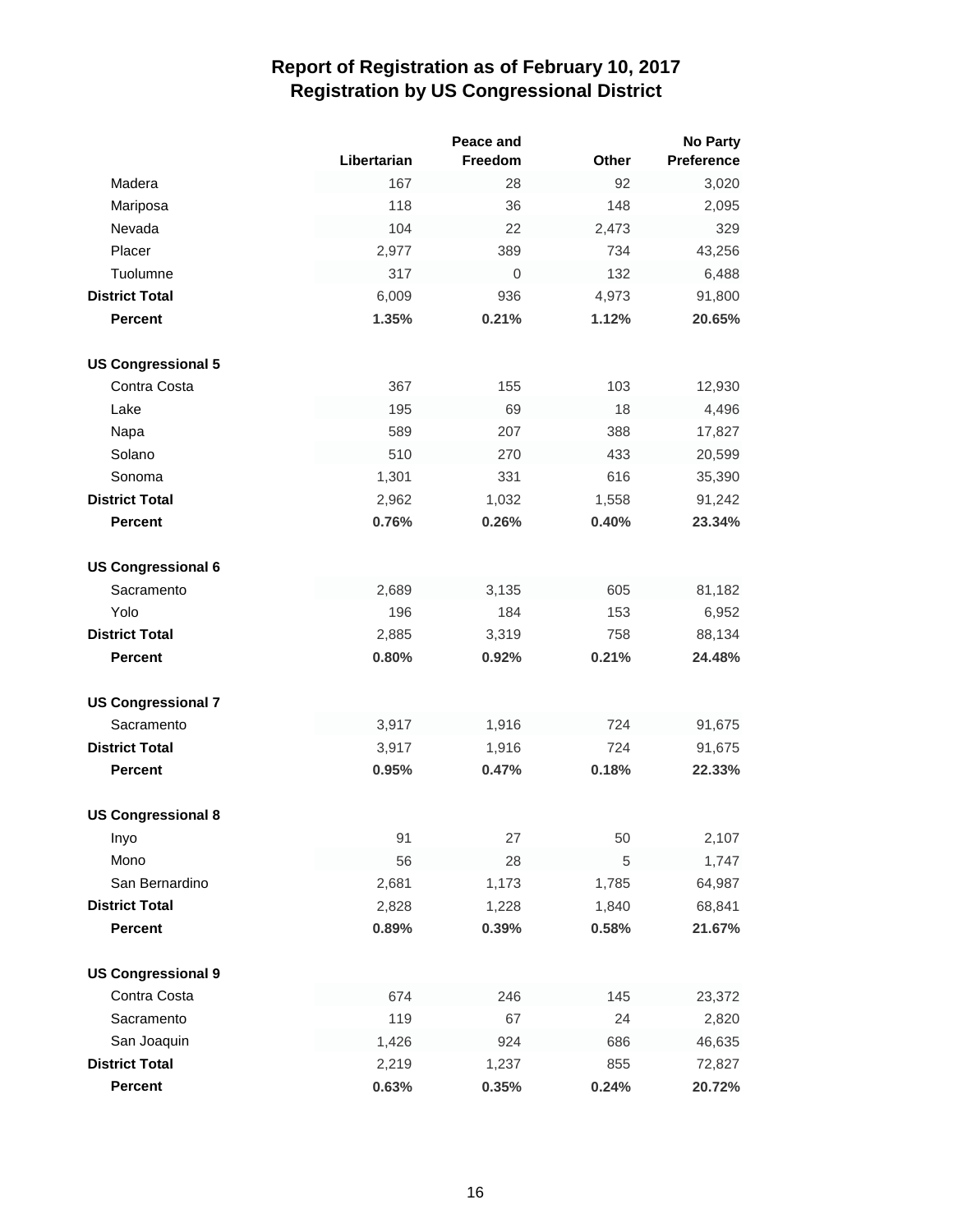|                            | <b>Total</b> |                   |             | American    |             |
|----------------------------|--------------|-------------------|-------------|-------------|-------------|
|                            | Registered   | <b>Democratic</b> | Republican  | Independent | Green       |
| <b>US Congressional 10</b> |              |                   |             |             |             |
| San Joaquin                | 95,449       | 36,569            | 32,351      | 2,904       | 281         |
| Stanislaus                 | 240,046      | 93,657            | 89,824      | 7,104       | 687         |
| <b>District Total</b>      | 335,495      | 130,226           | 122,175     | 10,008      | 968         |
| <b>Percent</b>             |              | 38.82%            | 36.42%      | 2.98%       | 0.29%       |
| <b>US Congressional 11</b> |              |                   |             |             |             |
| Contra Costa               | 413,321      | 211,397           | 87,048      | 10,200      | 2,321       |
| <b>District Total</b>      | 413,321      | 211,397           | 87,048      | 10,200      | 2,321       |
| <b>Percent</b>             |              | 51.15%            | 21.06%      | 2.47%       | 0.56%       |
| <b>US Congressional 12</b> |              |                   |             |             |             |
| San Francisco              | 454,746      | 264,004           | 32,808      | 8,061       | 4,302       |
| <b>District Total</b>      | 454,746      | 264,004           | 32,808      | 8,061       | 4,302       |
| <b>Percent</b>             |              | 58.06%            | 7.21%       | 1.77%       | 0.95%       |
| <b>US Congressional 13</b> |              |                   |             |             |             |
| Alameda                    | 443,284      | 290,767           | 26,912      | 7,163       | 5,397       |
| San Francisco              | $\mathbf 0$  | $\mathbf 0$       | $\mathbf 0$ | $\mathbf 0$ | $\mathbf 0$ |
| <b>District Total</b>      | 443,284      | 290,767           | 26,912      | 7,163       | 5,397       |
| <b>Percent</b>             |              | 65.59%            | 6.07%       | 1.62%       | 1.22%       |
|                            |              |                   |             |             |             |
| <b>US Congressional 14</b> |              |                   |             |             |             |
| San Francisco              | 58,655       | 32,327            | 5,368       | 988         | 437         |
| San Mateo                  | 322,205      | 167,870           | 51,419      | 6,857       | 1,651       |
| <b>District Total</b>      | 380,860      | 200,197           | 56,787      | 7,845       | 2,088       |
| <b>Percent</b>             |              | 52.56%            | 14.91%      | 2.06%       | 0.55%       |
| <b>US Congressional 15</b> |              |                   |             |             |             |
| Alameda                    | 341,777      | 169,936           | 65,128      | 8,142       | 1,410       |
| Contra Costa               | 42,448       | 17,112            | 10,786      | 1,062       | 100         |
| <b>District Total</b>      | 384,225      | 187,048           | 75,914      | 9,204       | 1,510       |
| <b>Percent</b>             |              | 48.68%            | 19.76%      | 2.40%       | 0.39%       |
| <b>US Congressional 16</b> |              |                   |             |             |             |
| Fresno                     | 132,847      | 66,458            | 30,147      | 3,042       | 552         |
| Madera                     | 40,958       | 14,879            | 14,956      | 1,192       | 107         |
| Merced                     | 91,164       | 41,410            | 26,961      | 2,830       | 334         |
| <b>District Total</b>      | 264,969      | 122,747           | 72,064      | 7,064       | 993         |
| <b>Percent</b>             |              | 46.33%            | 27.20%      | 2.67%       | 0.37%       |
| <b>US Congressional 17</b> |              |                   |             |             |             |
| Alameda                    | 86,911       | 41,575            | 13,217      | 1,713       | 307         |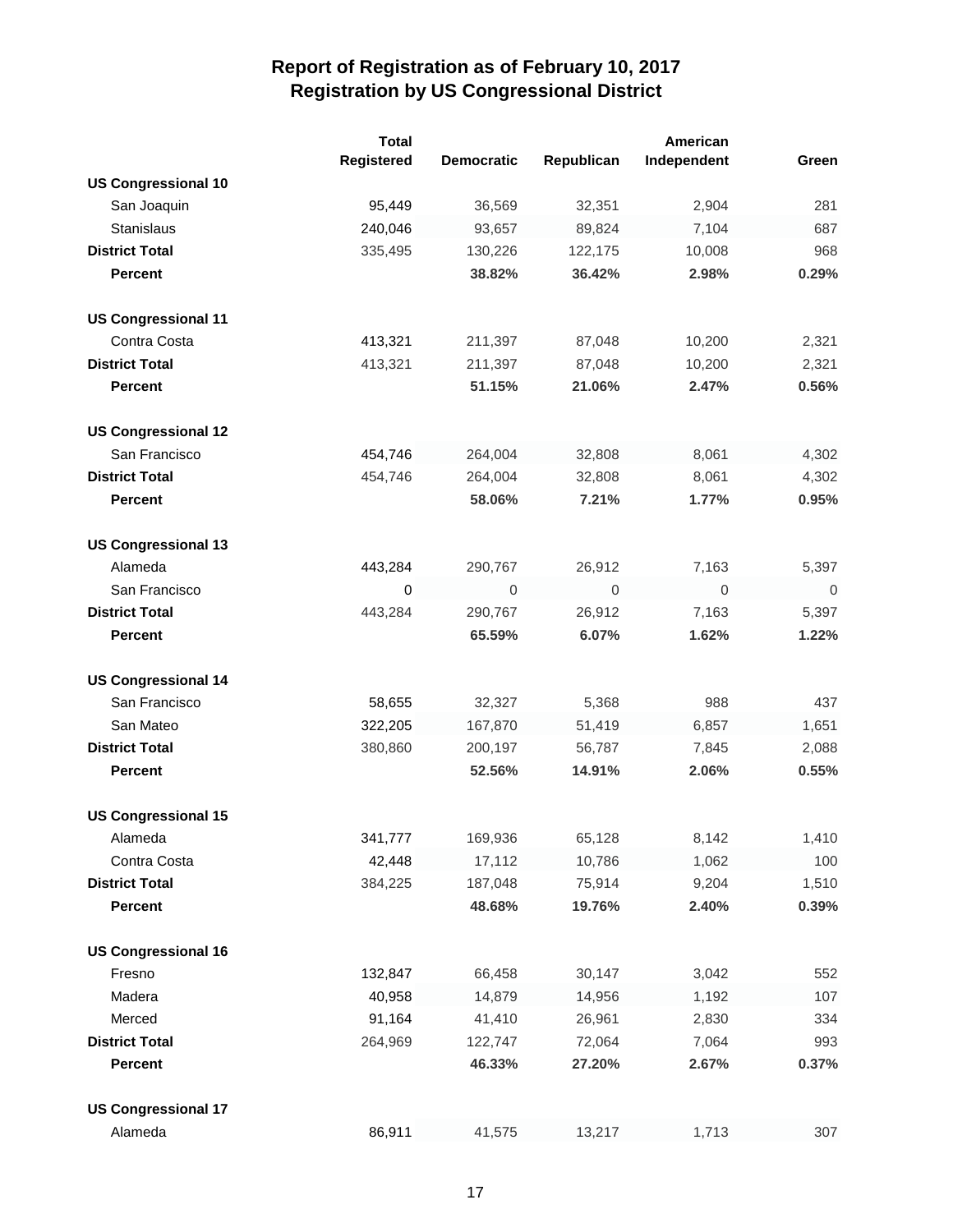|                            |                  | Peace and    |                  | <b>No Party</b>   |
|----------------------------|------------------|--------------|------------------|-------------------|
|                            | Libertarian      | Freedom      | Other            | <b>Preference</b> |
| <b>US Congressional 10</b> |                  |              |                  |                   |
| San Joaquin                | 685              | 266          | 344              | 22,049            |
| <b>Stanislaus</b>          | 1,729            | 743          | 2,355            | 43,947            |
| <b>District Total</b>      | 2,414            | 1,009        | 2,699            | 65,996            |
| <b>Percent</b>             | 0.72%            | 0.30%        | 0.80%            | 19.67%            |
| <b>US Congressional 11</b> |                  |              |                  |                   |
| Contra Costa               | 2,716            | 1,068        | 746              | 97,825            |
| <b>District Total</b>      | 2,716            | 1,068        | 746              | 97,825            |
| <b>Percent</b>             | 0.66%            | 0.26%        | 0.18%            | 23.67%            |
| <b>US Congressional 12</b> |                  |              |                  |                   |
| San Francisco              | 2,807            | 1,224        | 1,020            | 140,520           |
| <b>District Total</b>      | 2,807            | 1,224        | 1,020            | 140,520           |
| <b>Percent</b>             | 0.62%            | 0.27%        | 0.22%            | 30.90%            |
| <b>US Congressional 13</b> |                  |              |                  |                   |
| Alameda                    | 2,003            | 1,524        | 3,229            | 106,289           |
| San Francisco              | $\boldsymbol{0}$ | $\mathbf{0}$ | $\boldsymbol{0}$ | 0                 |
| <b>District Total</b>      | 2,003            | 1,524        | 3,229            | 106,289           |
| <b>Percent</b>             | 0.45%            | 0.34%        | 0.73%            | 23.98%            |
| <b>US Congressional 14</b> |                  |              |                  |                   |
| San Francisco              | 293              | 180          | 139              | 18,923            |
| San Mateo                  | 1,823            | 785          | 687              | 91,113            |
| <b>District Total</b>      | 2,116            | 965          | 826              | 110,036           |
| <b>Percent</b>             | 0.56%            | 0.25%        | 0.22%            | 28.89%            |
| <b>US Congressional 15</b> |                  |              |                  |                   |
| Alameda                    | 2,208            | 890          | 2,473            | 91,590            |
| Contra Costa               | 236              | 35           | 55               | 13,062            |
| <b>District Total</b>      | 2,444            | 925          | 2,528            | 104,652           |
| <b>Percent</b>             | 0.64%            | 0.24%        | 0.66%            | 27.24%            |
| <b>US Congressional 16</b> |                  |              |                  |                   |
| Fresno                     | 747              | 651          | 1,356            | 29,894            |
| Madera                     | 245              | 183          | 147              | 9,249             |
| Merced                     | 604              | 211          | 72               | 18,742            |
| <b>District Total</b>      | 1,596            | 1,045        | 1,575            | 57,885            |
| <b>Percent</b>             | 0.60%            | 0.39%        | 0.59%            | 21.85%            |
| <b>US Congressional 17</b> |                  |              |                  |                   |
| Alameda                    | 430              | 190          | 654              | 28,825            |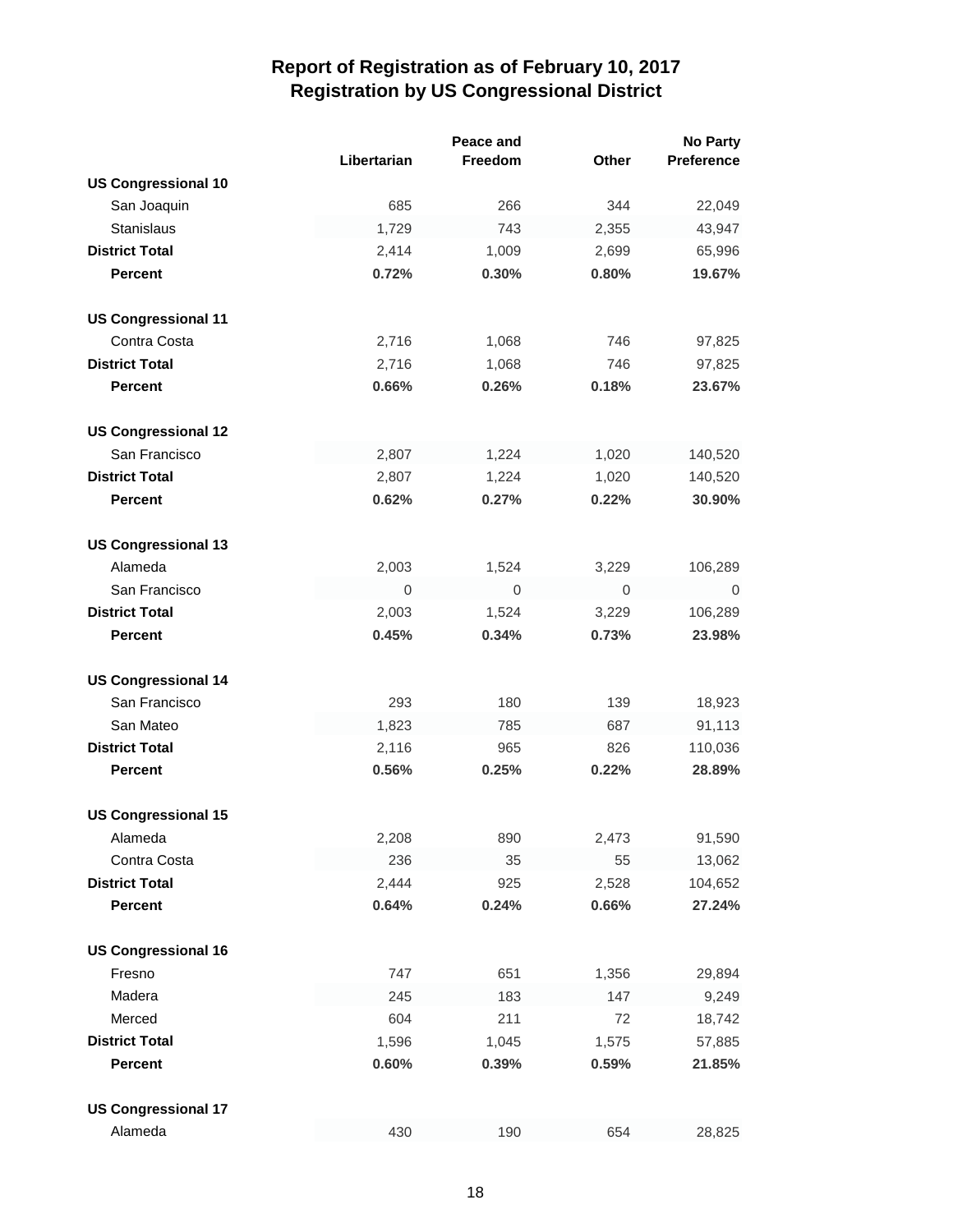|                            | <b>Total</b> |                   |            | American    |       |
|----------------------------|--------------|-------------------|------------|-------------|-------|
|                            | Registered   | <b>Democratic</b> | Republican | Independent | Green |
| Santa Clara                | 232,394      | 104,328           | 39,439     | 4,377       | 815   |
| <b>District Total</b>      | 319,305      | 145,903           | 52,656     | 6,090       | 1,122 |
| <b>Percent</b>             |              | 45.69%            | 16.49%     | 1.91%       | 0.35% |
| <b>US Congressional 18</b> |              |                   |            |             |       |
| San Mateo                  | 70,571       | 35,078            | 14,646     | 1,430       | 427   |
| Santa Clara                | 295,553      | 137,480           | 62,054     | 5,869       | 1,363 |
| Santa Cruz                 | 35,462       | 17,715            | 7,114      | 954         | 503   |
| <b>District Total</b>      | 401,586      | 190,273           | 83,814     | 8,253       | 2,293 |
| <b>Percent</b>             |              | 47.38%            | 20.87%     | 2.06%       | 0.57% |
| <b>US Congressional 19</b> |              |                   |            |             |       |
| Santa Clara                | 333,773      | 161,888           | 65,811     | 7,669       | 1,455 |
| <b>District Total</b>      | 333,773      | 161,888           | 65,811     | 7,669       | 1,455 |
| <b>Percent</b>             |              | 48.50%            | 19.72%     | 2.30%       | 0.44% |
| <b>US Congressional 20</b> |              |                   |            |             |       |
| Monterey                   | 186,687      | 93,942            | 41,854     | 4,472       | 1,019 |
| San Benito                 | 28,203       | 13,271            | 7,916      | 778         | 116   |
| Santa Clara                | 6,619        | 3,607             | 1,004      | 167         | 36    |
| Santa Cruz                 | 122,020      | 71,629            | 16,798     | 2,504       | 1,323 |
| <b>District Total</b>      | 343,529      | 182,449           | 67,572     | 7,921       | 2,494 |
| <b>Percent</b>             |              | 53.11%            | 19.67%     | 2.31%       | 0.73% |
| <b>US Congressional 21</b> |              |                   |            |             |       |
| Fresno                     | 71,903       | 30,396            | 23,635     | 1,795       | 157   |
| Kern                       | 94,333       | 52,644            | 16,598     | 2,103       | 185   |
| Kings                      | 51,452       | 17,434            | 22,433     | 1,354       | 98    |
| Tulare                     | 6,452        | 2,712             | 1,945      | 202         | 13    |
| <b>District Total</b>      | 224,140      | 103,186           | 64,611     | 5,454       | 453   |
| <b>Percent</b>             |              | 46.04%            | 28.83%     | 2.43%       | 0.20% |
| <b>US Congressional 22</b> |              |                   |            |             |       |
| Fresno                     | 224,020      | 73,895            | 96,311     | 6,660       | 699   |
| Tulare                     | 118,509      | 38,508            | 50,362     | 3,758       | 351   |
| <b>District Total</b>      | 342,529      | 112,403           | 146,673    | 10,418      | 1,050 |
| <b>Percent</b>             |              | 32.82%            | 42.82%     | 3.04%       | 0.31% |
| <b>US Congressional 23</b> |              |                   |            |             |       |
| Kern                       | 275,235      | 77,775            | 120,844    | 10,335      | 792   |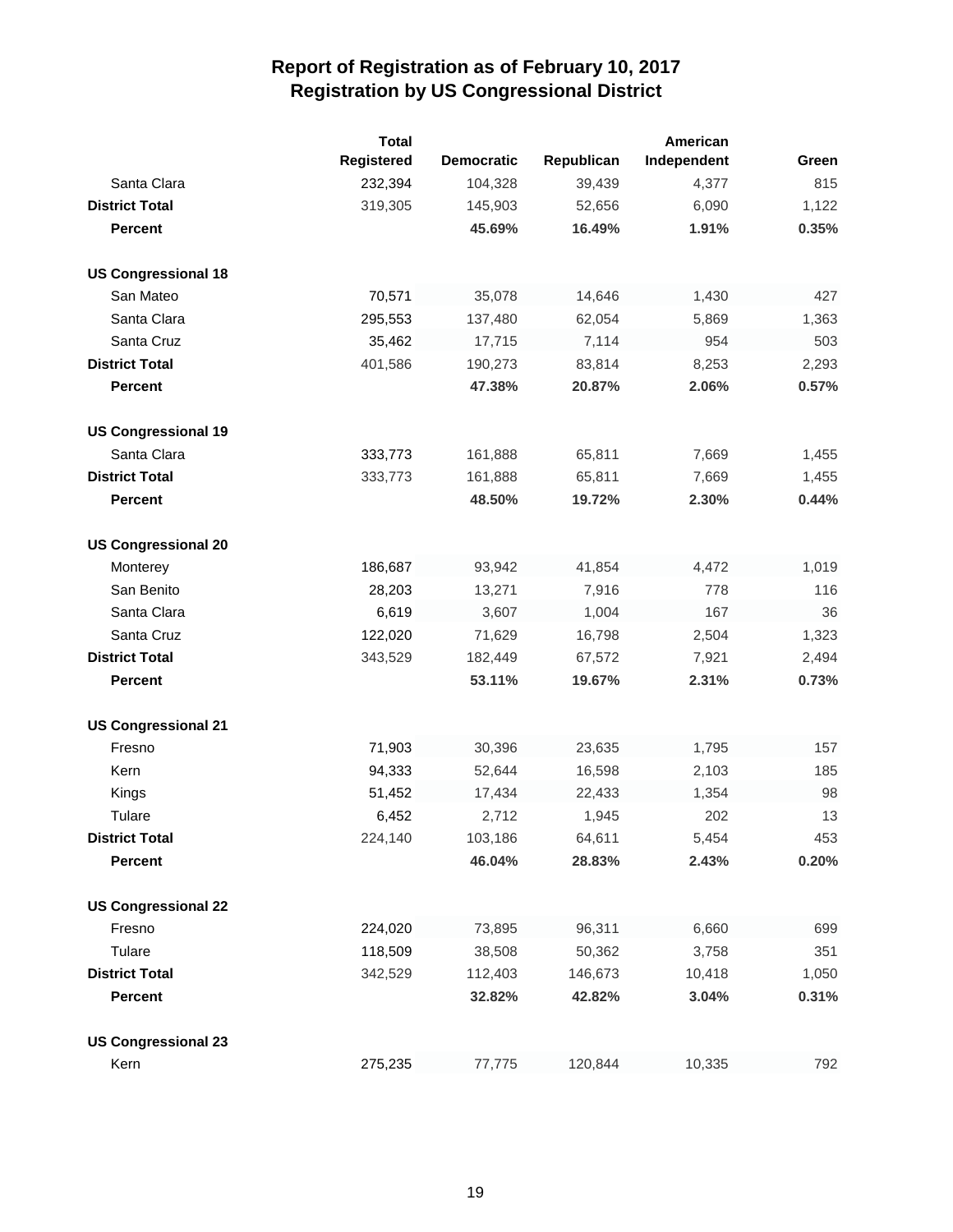|                            |             | Peace and |              | <b>No Party</b>   |
|----------------------------|-------------|-----------|--------------|-------------------|
|                            | Libertarian | Freedom   | <b>Other</b> | <b>Preference</b> |
| Santa Clara                | 1,411       | 532       | 385          | 81,107            |
| <b>District Total</b>      | 1,841       | 722       | 1,039        | 109,932           |
| <b>Percent</b>             | 0.58%       | 0.23%     | 0.33%        | 34.43%            |
| <b>US Congressional 18</b> |             |           |              |                   |
| San Mateo                  | 496         | 107       | 142          | 18,245            |
| Santa Clara                | 2,132       | 457       | 468          | 85,730            |
| Santa Cruz                 | 487         | 97        | 190          | 8,402             |
| <b>District Total</b>      | 3,115       | 661       | 800          | 112,377           |
| <b>Percent</b>             | 0.78%       | 0.16%     | 0.20%        | 27.98%            |
| <b>US Congressional 19</b> |             |           |              |                   |
| Santa Clara                | 2,239       | 1,187     | 515          | 93,009            |
| <b>District Total</b>      | 2,239       | 1,187     | 515          | 93,009            |
| <b>Percent</b>             | 0.67%       | 0.36%     | 0.15%        | 27.87%            |
| <b>US Congressional 20</b> |             |           |              |                   |
| Monterey                   | 1,195       | 626       | 206          | 43,373            |
| San Benito                 | 182         | 76        | 33           | 5,831             |
| Santa Clara                | 44          | 35        | 10           | 1,716             |
| Santa Cruz                 | 910         | 390       | 642          | 27,824            |
| <b>District Total</b>      | 2,331       | 1,127     | 891          | 78,744            |
| <b>Percent</b>             | 0.68%       | 0.33%     | 0.26%        | 22.92%            |
| <b>US Congressional 21</b> |             |           |              |                   |
| Fresno                     | 343         | 237       | 650          | 14,690            |
| Kern                       | 444         | 486       | 86           | 21,787            |
| Kings                      | 386         | 152       | 131          | 9,464             |
| Tulare                     | 43          | 24        | 6            | 1,507             |
| <b>District Total</b>      | 1,216       | 899       | 873          | 47,448            |
| <b>Percent</b>             | 0.54%       | 0.40%     | 0.39%        | 21.17%            |
| <b>US Congressional 22</b> |             |           |              |                   |
| Fresno                     | 1,641       | 473       | 2,461        | 41,880            |
| Tulare                     | 877         | 256       | 125          | 24,272            |
| <b>District Total</b>      | 2,518       | 729       | 2,586        | 66,152            |
| <b>Percent</b>             | 0.74%       | 0.21%     | 0.75%        | 19.31%            |
| <b>US Congressional 23</b> |             |           |              |                   |
| Kern                       | 2,471       | 863       | 280          | 61,875            |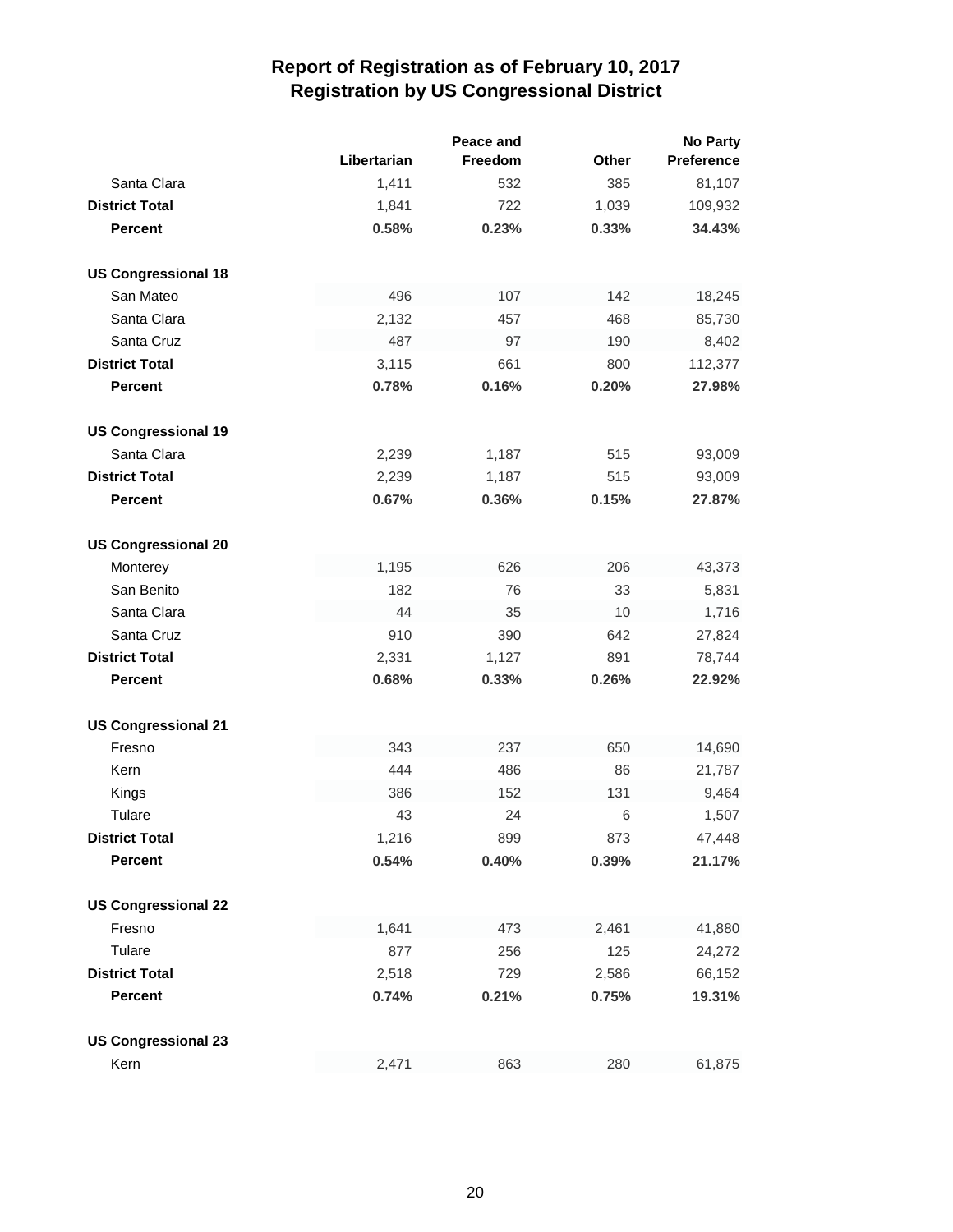|                            | <b>Total</b>      |                   |            | American    |       |
|----------------------------|-------------------|-------------------|------------|-------------|-------|
|                            | <b>Registered</b> | <b>Democratic</b> | Republican | Independent | Green |
| Los Angeles                | 42,983            | 15,250            | 16,572     | 1,496       | 95    |
| Tulare                     | 31,925            | 10,281            | 13,329     | 1,048       | 105   |
| <b>District Total</b>      | 350,143           | 103,306           | 150,745    | 12,879      | 992   |
| <b>Percent</b>             |                   | 29.50%            | 43.05%     | 3.68%       | 0.28% |
| <b>US Congressional 24</b> |                   |                   |            |             |       |
| San Luis Obispo            | 168,113           | 58,936            | 62,897     | 5,166       | 1,086 |
| Santa Barbara              | 212,845           | 92,751            | 59,070     | 5,413       | 1,212 |
| Ventura                    | 5,724             | 2,566             | 1,399      | 149         | 59    |
| <b>District Total</b>      | 386,682           | 154,253           | 123,366    | 10,728      | 2,357 |
| <b>Percent</b>             |                   | 39.89%            | 31.90%     | 2.77%       | 0.61% |
| <b>US Congressional 25</b> |                   |                   |            |             |       |
| Los Angeles                | 324,047           | 126,798           | 108,168    | 9,990       | 1,056 |
| Ventura                    | 69,106            | 21,138            | 28,974     | 1,749       | 236   |
| <b>District Total</b>      | 393,153           | 147,936           | 137,142    | 11,739      | 1,292 |
| <b>Percent</b>             |                   | 37.63%            | 34.88%     | 2.99%       | 0.33% |
| <b>US Congressional 26</b> |                   |                   |            |             |       |
| Los Angeles                | 6,290             | 2,130             | 2,442      | 166         | 21    |
| Ventura                    | 369,106           | 157,688           | 111,740    | 8,509       | 1,607 |
| <b>District Total</b>      | 375,396           | 159,818           | 114,182    | 8,675       | 1,628 |
| <b>Percent</b>             |                   | 42.57%            | 30.42%     | 2.31%       | 0.43% |
| <b>US Congressional 27</b> |                   |                   |            |             |       |
| Los Angeles                | 364,532           | 162,732           | 83,243     | 6,964       | 1,668 |
| San Bernardino             | 22,305            | 6,861             | 10,155     | 619         | 59    |
| <b>District Total</b>      | 386,837           | 169,593           | 93,398     | 7,583       | 1,727 |
| <b>Percent</b>             |                   | 43.84%            | 24.14%     | 1.96%       | 0.45% |
| <b>US Congressional 28</b> |                   |                   |            |             |       |
| Los Angeles                | 434,466           | 215,784           | 79,188     | 9,265       | 2,445 |
| <b>District Total</b>      | 434,466           | 215,784           | 79,188     | 9,265       | 2,445 |
| <b>Percent</b>             |                   | 49.67%            | 18.23%     | 2.13%       | 0.56% |
| <b>US Congressional 29</b> |                   |                   |            |             |       |
| Los Angeles                | 317,434           | 172,936           | 41,227     | 6,681       | 1,522 |
| <b>District Total</b>      | 317,434           | 172,936           | 41,227     | 6,681       | 1,522 |
| <b>Percent</b>             |                   | 54.48%            | 12.99%     | 2.10%       | 0.48% |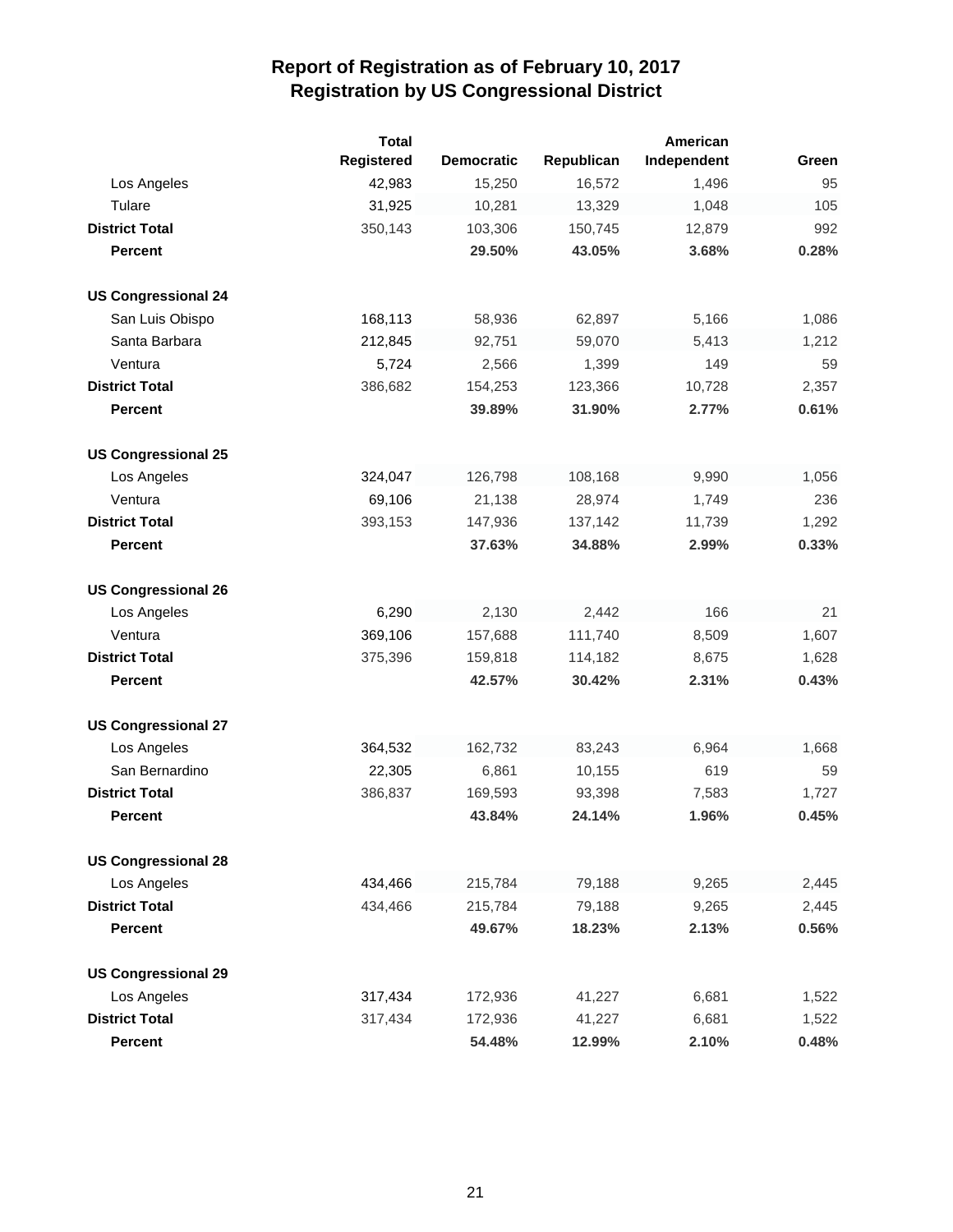|                            |             | Peace and |              | <b>No Party</b>   |
|----------------------------|-------------|-----------|--------------|-------------------|
|                            | Libertarian | Freedom   | <b>Other</b> | <b>Preference</b> |
| Los Angeles                | 307         | 137       | 391          | 8,735             |
| Tulare                     | 238         | 103       | 52           | 6,769             |
| <b>District Total</b>      | 3,016       | 1,103     | 723          | 77,379            |
| <b>Percent</b>             | 0.86%       | 0.32%     | 0.21%        | 22.10%            |
| <b>US Congressional 24</b> |             |           |              |                   |
| San Luis Obispo            | 1,630       | 350       | 1,800        | 36,248            |
| Santa Barbara              | 1,597       | 483       | 1,365        | 50,954            |
| Ventura                    | 52          | 16        | 114          | 1,369             |
| <b>District Total</b>      | 3,279       | 849       | 3,279        | 88,571            |
| <b>Percent</b>             | 0.85%       | 0.22%     | 0.85%        | 22.91%            |
| <b>US Congressional 25</b> |             |           |              |                   |
| Los Angeles                | 2,292       | 1,074     | 3,101        | 71,568            |
| Ventura                    | 576         | 136       | 893          | 15,404            |
| <b>District Total</b>      | 2,868       | 1,210     | 3,994        | 86,972            |
| <b>Percent</b>             | 0.73%       | 0.31%     | 1.02%        | 22.12%            |
| <b>US Congressional 26</b> |             |           |              |                   |
| Los Angeles                | 40          | 9         | 82           | 1,400             |
| Ventura                    | 2,758       | 884       | 4,840        | 81,080            |
| <b>District Total</b>      | 2,798       | 893       | 4,922        | 82,480            |
| <b>Percent</b>             | 0.75%       | 0.24%     | 1.31%        | 21.97%            |
| <b>US Congressional 27</b> |             |           |              |                   |
| Los Angeles                | 2,016       | 1,766     | 3,063        | 103,080           |
| San Bernardino             | 140         | 53        | 80           | 4,338             |
| <b>District Total</b>      | 2,156       | 1,819     | 3,143        | 107,418           |
| <b>Percent</b>             | 0.56%       | 0.47%     | 0.81%        | 27.77%            |
| <b>US Congressional 28</b> |             |           |              |                   |
| Los Angeles                | 2,958       | 1,695     | 4,289        | 118,842           |
| <b>District Total</b>      | 2,958       | 1,695     | 4,289        | 118,842           |
| <b>Percent</b>             | 0.68%       | 0.39%     | 0.99%        | 27.35%            |
| <b>US Congressional 29</b> |             |           |              |                   |
| Los Angeles                | 1,875       | 1,939     | 3,072        | 88,182            |
| <b>District Total</b>      | 1,875       | 1,939     | 3,072        | 88,182            |
| <b>Percent</b>             | 0.59%       | 0.61%     | 0.97%        | 27.78%            |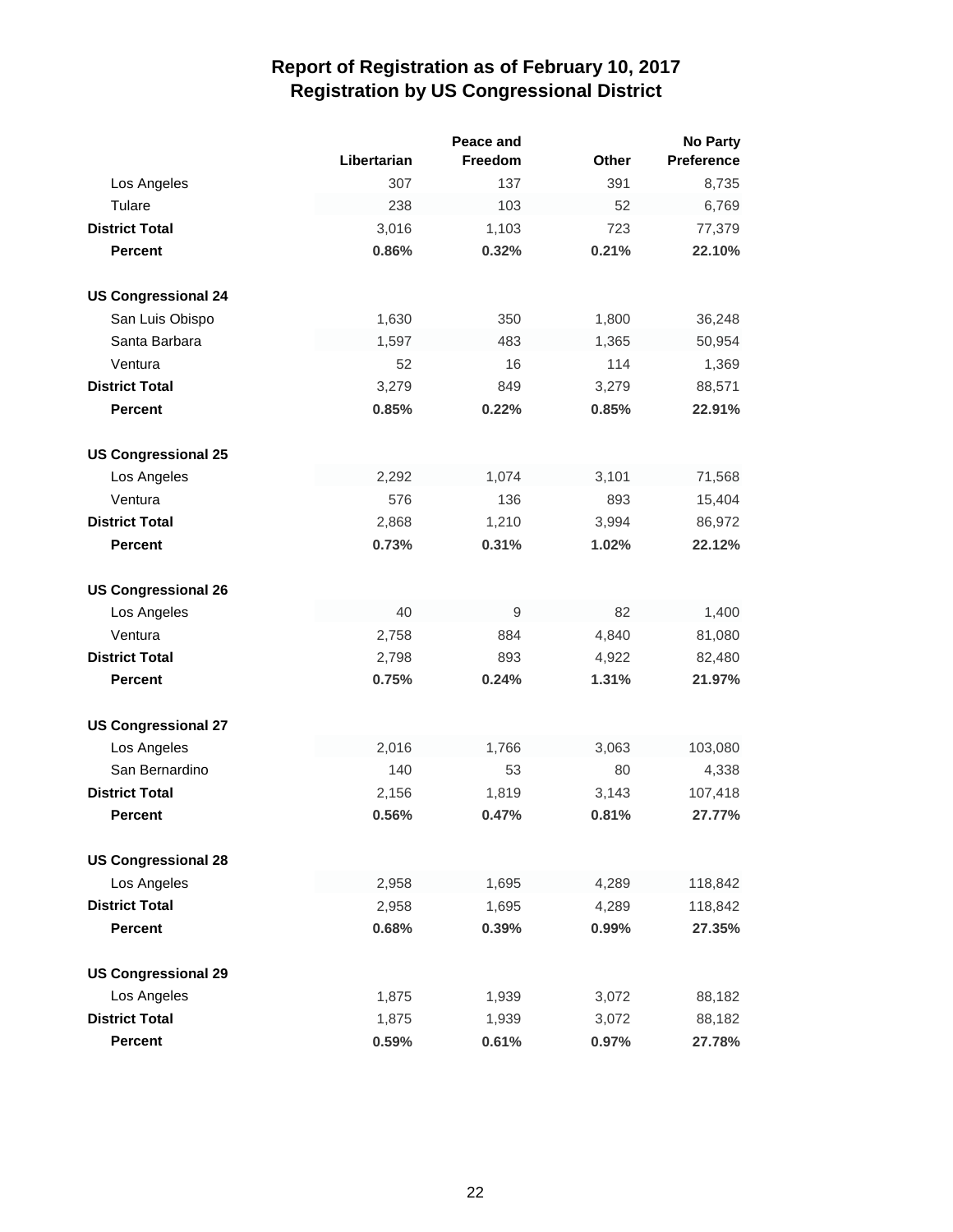|                            | <b>Total</b>      |                   |            | American    |       |
|----------------------------|-------------------|-------------------|------------|-------------|-------|
|                            | <b>Registered</b> | <b>Democratic</b> | Republican | Independent | Green |
| <b>US Congressional 30</b> |                   |                   |            |             |       |
| Los Angeles                | 436,349           | 216,373           | 92,931     | 10,112      | 2,035 |
| Ventura                    | 1,363             | 505               | 474        | 35          | 4     |
| <b>District Total</b>      | 437,712           | 216,878           | 93,405     | 10,147      | 2,039 |
| <b>Percent</b>             |                   | 49.55%            | 21.34%     | 2.32%       | 0.47% |
|                            |                   |                   |            |             |       |
| <b>US Congressional 31</b> |                   |                   |            |             |       |
| San Bernardino             | 334,515           | 141,783           | 102,558    | 10,097      | 1,090 |
| <b>District Total</b>      | 334,515           | 141,783           | 102,558    | 10,097      | 1,090 |
| <b>Percent</b>             |                   | 42.38%            | 30.66%     | 3.02%       | 0.33% |
|                            |                   |                   |            |             |       |
| <b>US Congressional 32</b> |                   |                   |            |             |       |
| Los Angeles                | 331,862           | 158,065           | 73,992     | 7,788       | 1,169 |
| <b>District Total</b>      | 331,862           | 158,065           | 73,992     | 7,788       | 1,169 |
| <b>Percent</b>             |                   | 47.63%            | 22.30%     | 2.35%       | 0.35% |
|                            |                   |                   |            |             |       |
| <b>US Congressional 33</b> |                   |                   |            |             |       |
| Los Angeles                | 488,108           | 218,529           | 120,637    | 11,219      | 2,309 |
| <b>District Total</b>      | 488,108           | 218,529           | 120,637    | 11,219      | 2,309 |
| <b>Percent</b>             |                   | 44.77%            | 24.72%     | 2.30%       | 0.47% |
|                            |                   |                   |            |             |       |
| <b>US Congressional 34</b> |                   |                   |            |             |       |
| Los Angeles                | 305,641           | 178,634           | 28,520     | 5,313       | 1,862 |
| <b>District Total</b>      | 305,641           | 178,634           | 28,520     | 5,313       | 1,862 |
| <b>Percent</b>             |                   | 58.45%            | 9.33%      | 1.74%       | 0.61% |
|                            |                   |                   |            |             |       |
| <b>US Congressional 35</b> |                   |                   |            |             |       |
| Los Angeles                | 64,579            | 32,941            | 10,348     | 1,490       | 264   |
| San Bernardino             | 211,980           | 103,402           | 46,428     | 5,729       | 644   |
| <b>District Total</b>      | 276,559           | 136,343           | 56,776     | 7,219       | 908   |
| <b>Percent</b>             |                   | 49.30%            | 20.53%     | 2.61%       | 0.33% |
| <b>US Congressional 36</b> |                   |                   |            |             |       |
| Riverside                  | 317,931           | 126,573           | 111,180    | 10,286      | 947   |
| <b>District Total</b>      | 317,931           | 126,573           | 111,180    | 10,286      | 947   |
| <b>Percent</b>             |                   | 39.81%            | 34.97%     | 3.24%       | 0.30% |
|                            |                   |                   |            |             |       |
| <b>US Congressional 37</b> |                   |                   |            |             |       |
| Los Angeles                | 428,171           | 271,701           | 36,559     | 7,938       | 1,976 |
| <b>District Total</b>      | 428,171           | 271,701           | 36,559     | 7,938       | 1,976 |
| <b>Percent</b>             |                   | 63.46%            | 8.54%      | 1.85%       | 0.46% |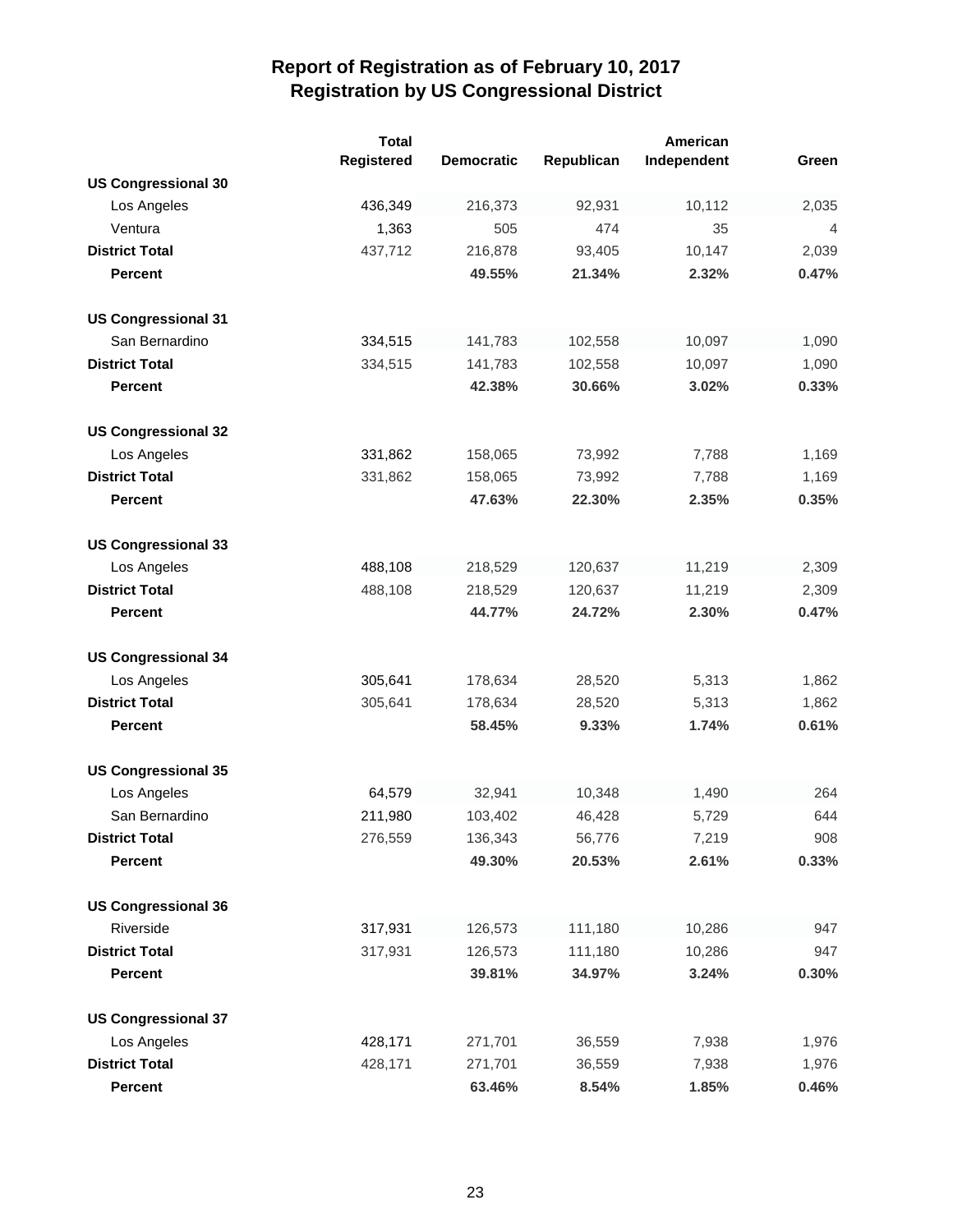|                            |             | Peace and      |       | <b>No Party</b>   |
|----------------------------|-------------|----------------|-------|-------------------|
|                            | Libertarian | Freedom        | Other | <b>Preference</b> |
| <b>US Congressional 30</b> |             |                |       |                   |
| Los Angeles                | 2,879       | 1,485          | 4,538 | 105,996           |
| Ventura                    | 8           | $\overline{2}$ | 15    | 320               |
| <b>District Total</b>      | 2,887       | 1,487          | 4,553 | 106,316           |
| <b>Percent</b>             | 0.66%       | 0.34%          | 1.04% | 24.29%            |
| <b>US Congressional 31</b> |             |                |       |                   |
| San Bernardino             | 2,189       | 1,398          | 1,593 | 73,807            |
| <b>District Total</b>      | 2,189       | 1,398          | 1,593 | 73,807            |
| <b>Percent</b>             | 0.65%       | 0.42%          | 0.48% | 22.06%            |
| <b>US Congressional 32</b> |             |                |       |                   |
| Los Angeles                | 1,873       | 2,826          | 2,538 | 83,611            |
| <b>District Total</b>      | 1,873       | 2,826          | 2,538 | 83,611            |
| <b>Percent</b>             | 0.56%       | 0.85%          | 0.76% | 25.19%            |
| <b>US Congressional 33</b> |             |                |       |                   |
| Los Angeles                | 3,658       | 1,092          | 5,519 | 125,145           |
| <b>District Total</b>      | 3,658       | 1,092          | 5,519 | 125,145           |
| <b>Percent</b>             | 0.75%       | 0.22%          | 1.13% | 25.64%            |
| <b>US Congressional 34</b> |             |                |       |                   |
| Los Angeles                | 1,631       | 2,413          | 2,212 | 85,056            |
| <b>District Total</b>      | 1,631       | 2,413          | 2,212 | 85,056            |
| <b>Percent</b>             | 0.53%       | 0.79%          | 0.72% | 27.83%            |
| <b>US Congressional 35</b> |             |                |       |                   |
| Los Angeles                | 401         | 1,375          | 522   | 17,238            |
| San Bernardino             | 1,302       | 1,230          | 900   | 52,345            |
| <b>District Total</b>      | 1,703       | 2,605          | 1,422 | 69,583            |
| <b>Percent</b>             | 0.62%       | 0.94%          | 0.51% | 25.16%            |
| <b>US Congressional 36</b> |             |                |       |                   |
| Riverside                  | 2,027       | 1,041          | 1,803 | 64,074            |
| <b>District Total</b>      | 2,027       | 1,041          | 1,803 | 64,074            |
| <b>Percent</b>             | 0.64%       | 0.33%          | 0.57% | 20.15%            |
| <b>US Congressional 37</b> |             |                |       |                   |
| Los Angeles                | 2,156       | 2,077          | 3,876 | 101,888           |
| <b>District Total</b>      | 2,156       | 2,077          | 3,876 | 101,888           |
| <b>Percent</b>             | 0.50%       | 0.49%          | 0.91% | 23.80%            |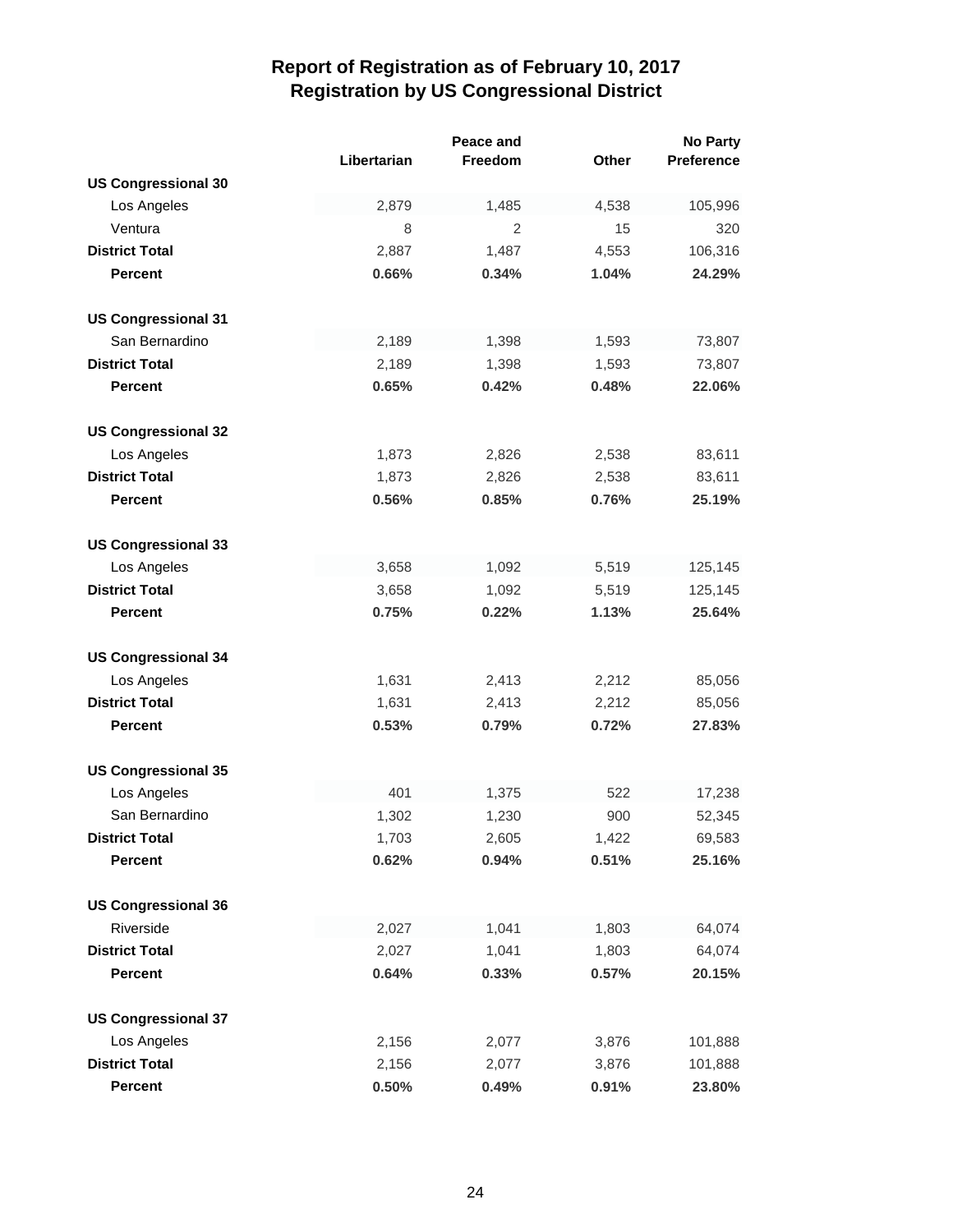|                            | <b>Total</b>      |                   |            | American    |       |
|----------------------------|-------------------|-------------------|------------|-------------|-------|
|                            | <b>Registered</b> | <b>Democratic</b> | Republican | Independent | Green |
| <b>US Congressional 38</b> |                   |                   |            |             |       |
| Los Angeles                | 362,286           | 181,142           | 78,515     | 7,967       | 1,204 |
| Orange                     | 8,230             | 3,044             | 2,849      | 172         | 11    |
| <b>District Total</b>      | 370,516           | 184,186           | 81,364     | 8,139       | 1,215 |
| <b>Percent</b>             |                   | 49.71%            | 21.96%     | 2.20%       | 0.33% |
|                            |                   |                   |            |             |       |
| <b>US Congressional 39</b> |                   |                   |            |             |       |
| Los Angeles                | 102,221           | 38,142            | 27,198     | 2,038       | 310   |
| Orange                     | 227,005           | 75,424            | 91,220     | 5,573       | 744   |
| San Bernardino             | 38,459            | 12,823            | 14,262     | 1,050       | 78    |
| <b>District Total</b>      | 367,685           | 126,389           | 132,680    | 8,661       | 1,132 |
| <b>Percent</b>             |                   | 34.37%            | 36.09%     | 2.36%       | 0.31% |
| <b>US Congressional 40</b> |                   |                   |            |             |       |
| Los Angeles                | 275,230           | 166,715           | 29,662     | 4,865       | 933   |
| <b>District Total</b>      | 275,230           | 166,715           | 29,662     | 4,865       | 933   |
| <b>Percent</b>             |                   | 60.57%            | 10.78%     | 1.77%       | 0.34% |
|                            |                   |                   |            |             |       |
| <b>US Congressional 41</b> |                   |                   |            |             |       |
| Riverside                  | 308,412           | 143,616           | 86,041     | 7,888       | 982   |
| <b>District Total</b>      | 308,412           | 143,616           | 86,041     | 7,888       | 982   |
| <b>Percent</b>             |                   | 46.57%            | 27.90%     | 2.56%       | 0.32% |
| <b>US Congressional 42</b> |                   |                   |            |             |       |
| Riverside                  | 354,994           | 107,451           | 148,664    | 12,244      | 892   |
| <b>District Total</b>      | 354,994           | 107,451           | 148,664    | 12,244      | 892   |
| <b>Percent</b>             |                   | 30.27%            | 41.88%     | 3.45%       | 0.25% |
|                            |                   |                   |            |             |       |
| <b>US Congressional 43</b> |                   |                   |            |             |       |
| Los Angeles                | 378,482           | 222,521           | 52,886     | 7,279       | 1,272 |
| <b>District Total</b>      | 378,482           | 222,521           | 52,886     | 7,279       | 1,272 |
| <b>Percent</b>             |                   | 58.79%            | 13.97%     | 1.92%       | 0.34% |
| <b>US Congressional 44</b> |                   |                   |            |             |       |
| Los Angeles                | 340,907           | 209,883           | 35,477     | 6,055       | 1,198 |
| <b>District Total</b>      | 340,907           | 209,883           | 35,477     | 6,055       | 1,198 |
| <b>Percent</b>             |                   | 61.57%            | 10.41%     | 1.78%       | 0.35% |
|                            |                   |                   |            |             |       |
| <b>US Congressional 45</b> |                   |                   |            |             |       |
| Orange                     | 412,699           | 125,458           | 163,588    | 10,948      | 1,303 |
| <b>District Total</b>      | 412,699           | 125,458           | 163,588    | 10,948      | 1,303 |
| <b>Percent</b>             |                   | 30.40%            | 39.64%     | 2.65%       | 0.32% |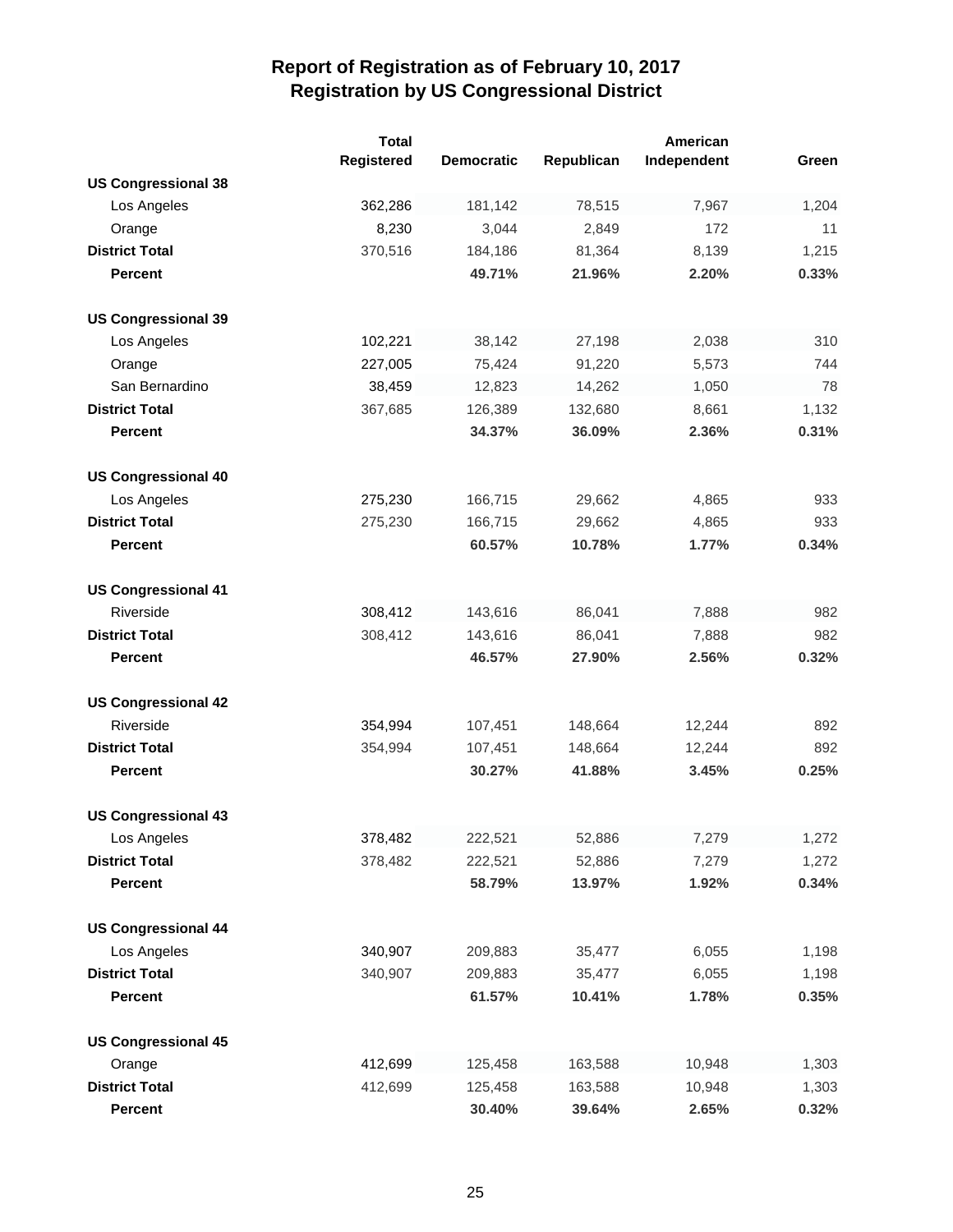|                            |             | Peace and |              | <b>No Party</b>   |
|----------------------------|-------------|-----------|--------------|-------------------|
|                            | Libertarian | Freedom   | <b>Other</b> | <b>Preference</b> |
| <b>US Congressional 38</b> |             |           |              |                   |
| Los Angeles                | 1,911       | 2,619     | 2,687        | 86,241            |
| Orange                     | 52          | 24        | 18           | 2,060             |
| <b>District Total</b>      | 1,963       | 2,643     | 2,705        | 88,301            |
| <b>Percent</b>             | 0.53%       | 0.71%     | 0.73%        | 23.83%            |
| <b>US Congressional 39</b> |             |           |              |                   |
| Los Angeles                | 474         | 464       | 756          | 32,839            |
| Orange                     | 1,751       | 517       | 546          | 51,230            |
| San Bernardino             | 265         | 109       | 160          | 9,712             |
| <b>District Total</b>      | 2,490       | 1,090     | 1,462        | 93,781            |
| Percent                    | 0.68%       | 0.30%     | 0.40%        | 25.51%            |
| <b>US Congressional 40</b> |             |           |              |                   |
| Los Angeles                | 1,235       | 2,688     | 1,632        | 67,500            |
| <b>District Total</b>      | 1,235       | 2,688     | 1,632        | 67,500            |
| <b>Percent</b>             | 0.45%       | 0.98%     | 0.59%        | 24.52%            |
| <b>US Congressional 41</b> |             |           |              |                   |
| Riverside                  | 1,911       | 1,495     | 1,457        | 65,022            |
| <b>District Total</b>      | 1,911       | 1,495     | 1,457        | 65,022            |
| <b>Percent</b>             | 0.62%       | 0.48%     | 0.47%        | 21.08%            |
| <b>US Congressional 42</b> |             |           |              |                   |
| Riverside                  | 2,997       | 969       | 1,956        | 79,821            |
| <b>District Total</b>      | 2,997       | 969       | 1,956        | 79,821            |
| <b>Percent</b>             | 0.84%       | 0.27%     | 0.55%        | 22.49%            |
| <b>US Congressional 43</b> |             |           |              |                   |
| Los Angeles                | 1,816       | 1,982     | 3,128        | 87,598            |
| <b>District Total</b>      | 1,816       | 1,982     | 3,128        | 87,598            |
| <b>Percent</b>             | 0.48%       | 0.52%     | 0.83%        | 23.14%            |
| <b>US Congressional 44</b> |             |           |              |                   |
| Los Angeles                | 1,372       | 3,575     | 2,434        | 80,913            |
| <b>District Total</b>      | 1,372       | 3,575     | 2,434        | 80,913            |
| <b>Percent</b>             | 0.40%       | 1.05%     | 0.71%        | 23.73%            |
| <b>US Congressional 45</b> |             |           |              |                   |
| Orange                     | 3,526       | 772       | 943          | 106,161           |
| <b>District Total</b>      | 3,526       | 772       | 943          | 106,161           |
| <b>Percent</b>             | 0.85%       | 0.19%     | 0.23%        | 25.72%            |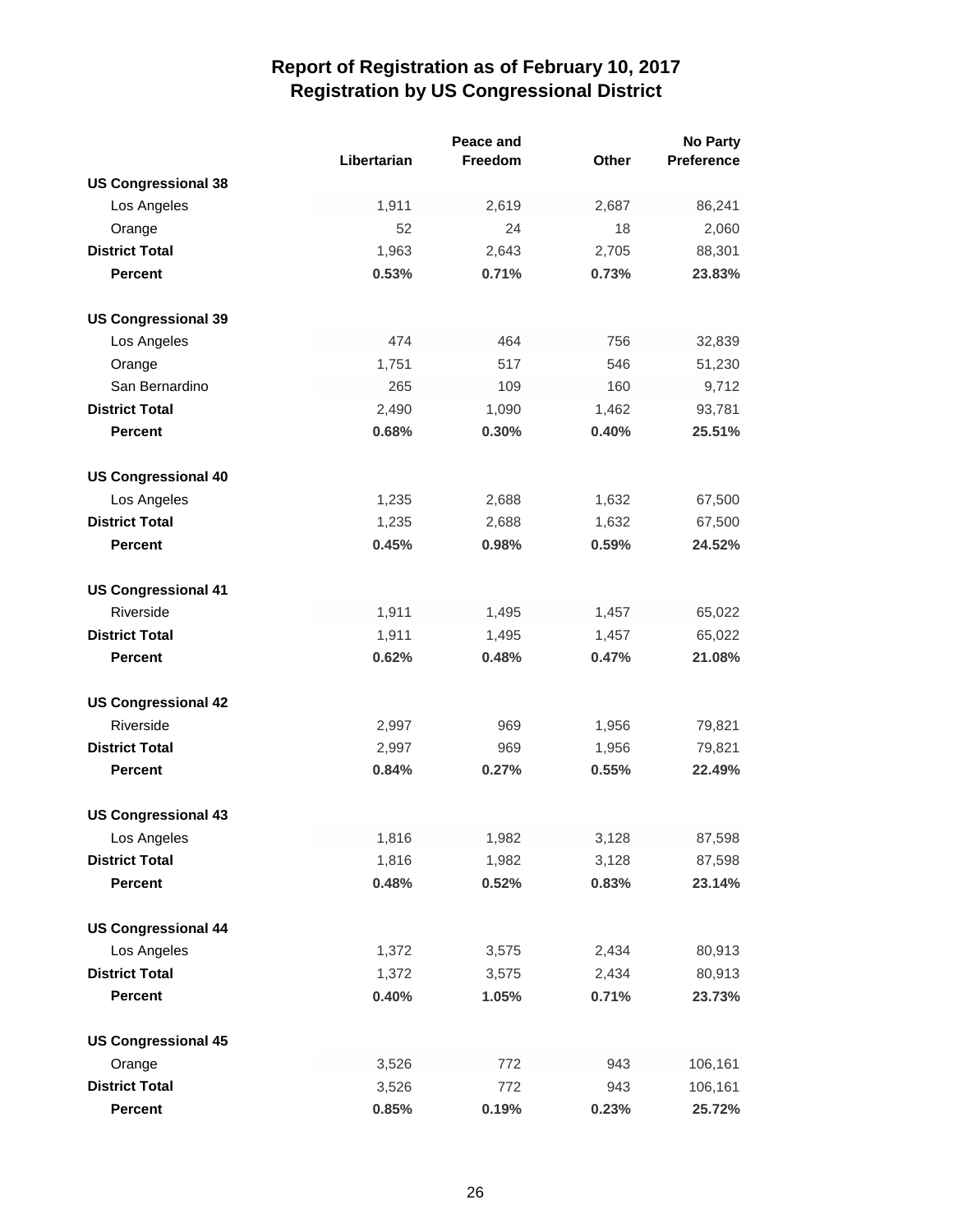|                            | <b>Total</b> |                   |            | American    |       |
|----------------------------|--------------|-------------------|------------|-------------|-------|
|                            | Registered   | <b>Democratic</b> | Republican | Independent | Green |
| <b>US Congressional 46</b> |              |                   |            |             |       |
| Orange                     | 252,840      | 123,063           | 60,763     | 5,364       | 887   |
| <b>District Total</b>      | 252,840      | 123,063           | 60,763     | 5,364       | 887   |
| <b>Percent</b>             |              | 48.67%            | 24.03%     | 2.12%       | 0.35% |
| <b>US Congressional 47</b> |              |                   |            |             |       |
| Los Angeles                | 254,549      | 126,941           | 50,537     | 6,401       | 1,700 |
| Orange                     | 137,542      | 49,363            | 48,094     | 3,260       | 432   |
| <b>District Total</b>      | 392,091      | 176,304           | 98,631     | 9,661       | 2,132 |
| <b>Percent</b>             |              | 44.97%            | 25.16%     | 2.46%       | 0.54% |
| <b>US Congressional 48</b> |              |                   |            |             |       |
| Orange                     | 406,602      | 121,319           | 167,556    | 11,676      | 1,469 |
| <b>District Total</b>      | 406,602      | 121,319           | 167,556    | 11,676      | 1,469 |
| <b>Percent</b>             |              | 29.84%            | 41.21%     | 2.87%       | 0.36% |
| <b>US Congressional 49</b> |              |                   |            |             |       |
| Orange                     | 99,154       | 25,439            | 46,181     | 3,154       | 360   |
| San Diego                  | 291,393      | 95,640            | 101,085    | 10,423      | 1,253 |
| <b>District Total</b>      | 390,547      | 121,079           | 147,266    | 13,577      | 1,613 |
| <b>Percent</b>             |              | 31.00%            | 37.71%     | 3.48%       | 0.41% |
| <b>US Congressional 50</b> |              |                   |            |             |       |
| Riverside                  | 42,264       | 10,938            | 18,562     | 1,790       | 122   |
| San Diego                  | 332,185      | 90,986            | 142,030    | 12,762      | 1,166 |
| <b>District Total</b>      | 374,449      | 101,924           | 160,592    | 14,552      | 1,288 |
| <b>Percent</b>             |              | 27.22%            | 42.89%     | 3.89%       | 0.34% |
| <b>US Congressional 51</b> |              |                   |            |             |       |
| Imperial                   | 72,282       | 35,847            | 13,962     | 1,639       | 181   |
| San Diego                  | 231,153      | 111,872           | 36,562     | 5,769       | 968   |
| <b>District Total</b>      | 303,435      | 147,719           | 50,524     | 7,408       | 1,149 |
| <b>Percent</b>             |              | 48.68%            | 16.65%     | 2.44%       | 0.38% |
| <b>US Congressional 52</b> |              |                   |            |             |       |
| San Diego                  | 416,004      | 143,020           | 128,995    | 13,533      | 1,673 |
| <b>District Total</b>      | 416,004      | 143,020           | 128,995    | 13,533      | 1,673 |
| <b>Percent</b>             |              | 34.38%            | 31.01%     | 3.25%       | 0.40% |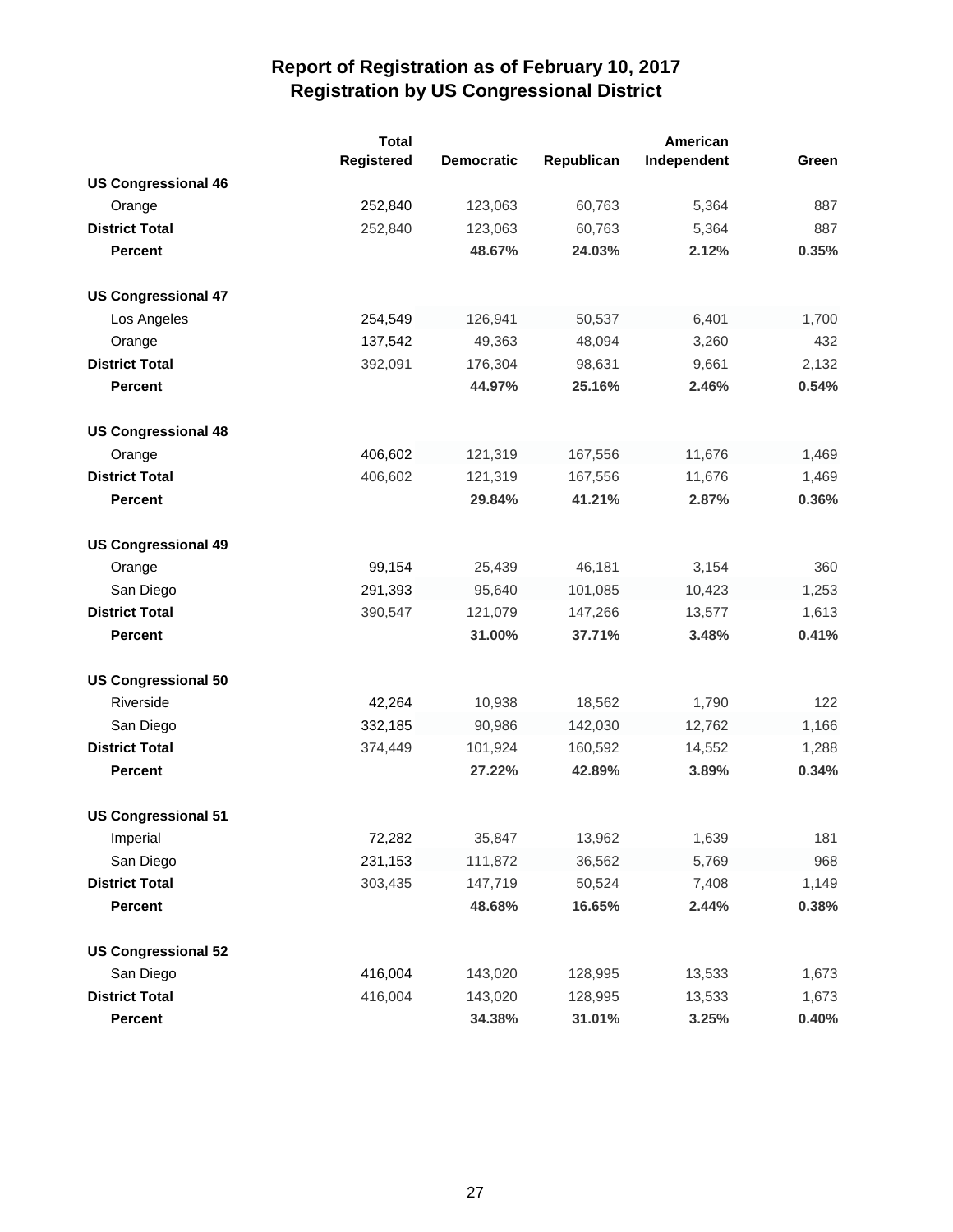|                            |             | Peace and |              | <b>No Party</b> |
|----------------------------|-------------|-----------|--------------|-----------------|
|                            | Libertarian | Freedom   | <b>Other</b> | Preference      |
| <b>US Congressional 46</b> |             |           |              |                 |
| Orange                     | 1,867       | 1,030     | 626          | 59,240          |
| <b>District Total</b>      | 1,867       | 1,030     | 626          | 59,240          |
| <b>Percent</b>             | 0.74%       | 0.41%     | 0.25%        | 23.43%          |
| <b>US Congressional 47</b> |             |           |              |                 |
| Los Angeles                | 1,944       | 2,103     | 2,330        | 62,593          |
| Orange                     | 1,005       | 478       | 390          | 34,520          |
| <b>District Total</b>      | 2,949       | 2,581     | 2,720        | 97,113          |
| <b>Percent</b>             | 0.75%       | 0.66%     | 0.69%        | 24.77%          |
| <b>US Congressional 48</b> |             |           |              |                 |
| Orange                     | 4,121       | 916       | 1,095        | 98,450          |
| <b>District Total</b>      | 4,121       | 916       | 1,095        | 98,450          |
| <b>Percent</b>             | 1.01%       | 0.23%     | 0.27%        | 24.21%          |
| <b>US Congressional 49</b> |             |           |              |                 |
| Orange                     | 966         | 182       | 266          | 22,606          |
| San Diego                  | 2,914       | 671       | 619          | 78,788          |
| <b>District Total</b>      | 3,880       | 853       | 885          | 101,394         |
| <b>Percent</b>             | 0.99%       | 0.22%     | 0.23%        | 25.96%          |
| <b>US Congressional 50</b> |             |           |              |                 |
| Riverside                  | 417         | 93        | 265          | 10,077          |
| San Diego                  | 3,268       | 865       | 916          | 80,192          |
| <b>District Total</b>      | 3,685       | 958       | 1,181        | 90,269          |
| <b>Percent</b>             | 0.98%       | 0.26%     | 0.32%        | 24.11%          |
| <b>US Congressional 51</b> |             |           |              |                 |
| Imperial                   | 387         | 361       | 423          | 19,482          |
| San Diego                  | 1,420       | 1,222     | 702          | 72,638          |
| <b>District Total</b>      | 1,807       | 1,583     | 1,125        | 92,120          |
| <b>Percent</b>             | 0.60%       | 0.52%     | 0.37%        | 30.36%          |
| <b>US Congressional 52</b> |             |           |              |                 |
| San Diego                  | 3,987       | 735       | 1,004        | 123,057         |
| <b>District Total</b>      | 3,987       | 735       | 1,004        | 123,057         |
| Percent                    | 0.96%       | 0.18%     | 0.24%        | 29.58%          |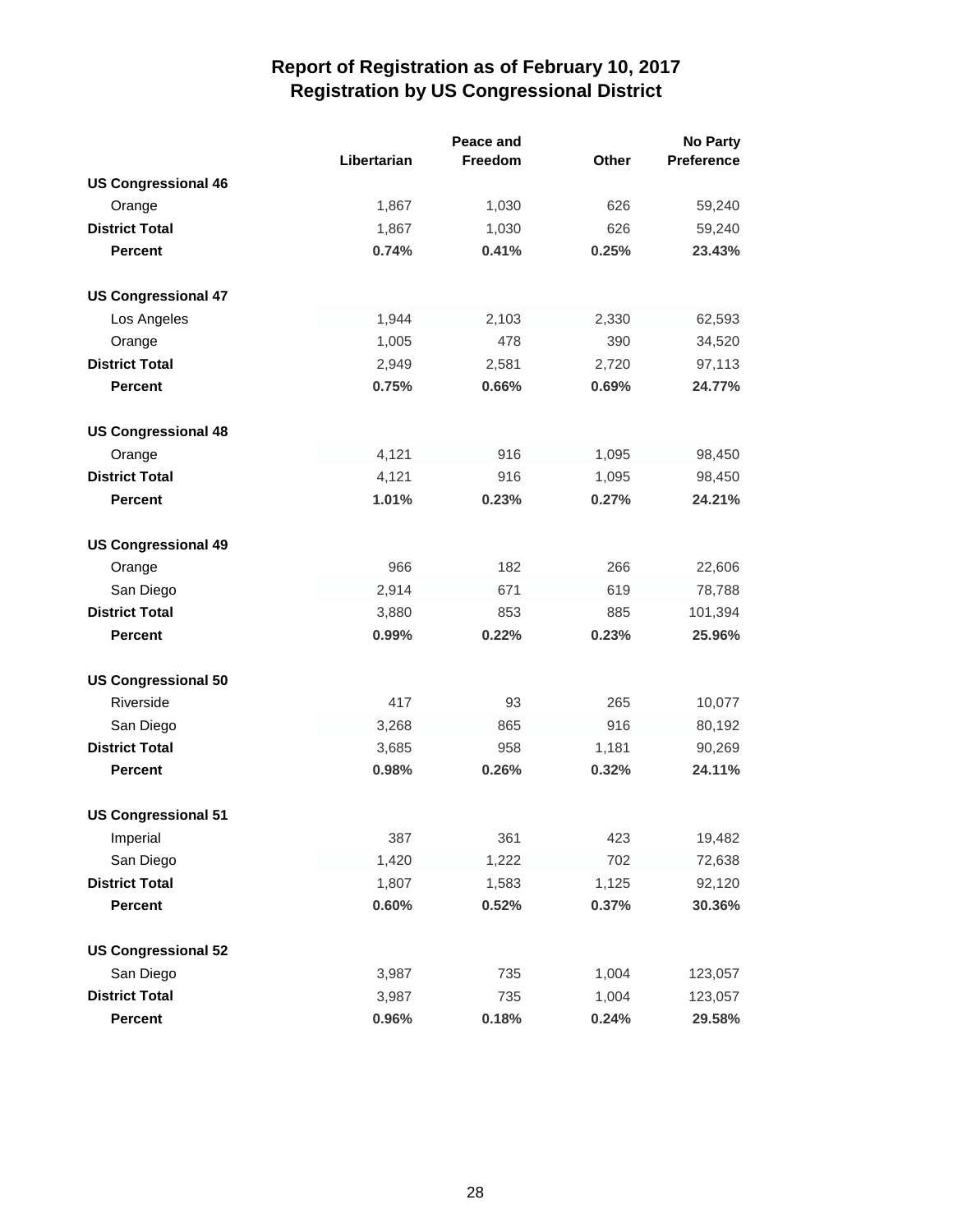|                                         | Total             |                   | American   |             |        |
|-----------------------------------------|-------------------|-------------------|------------|-------------|--------|
|                                         | <b>Registered</b> | <b>Democratic</b> | Republican | Independent | Green  |
| <b>US Congressional 53</b><br>San Diego | 406,733           | 174.987           | 97.884     | 12.960      | 1,972  |
|                                         |                   |                   |            |             |        |
| <b>Percent</b>                          |                   | 43.02%            | 24.07%     | 3.19%       | 0.48%  |
| <b>State Total</b>                      | 19,432,609        | 8,700,440         | 5,027,714  | 510,486     | 94,720 |
| <b>Percent</b>                          |                   | 44.77%            | 25.87%     | 2.63%       | 0.49%  |